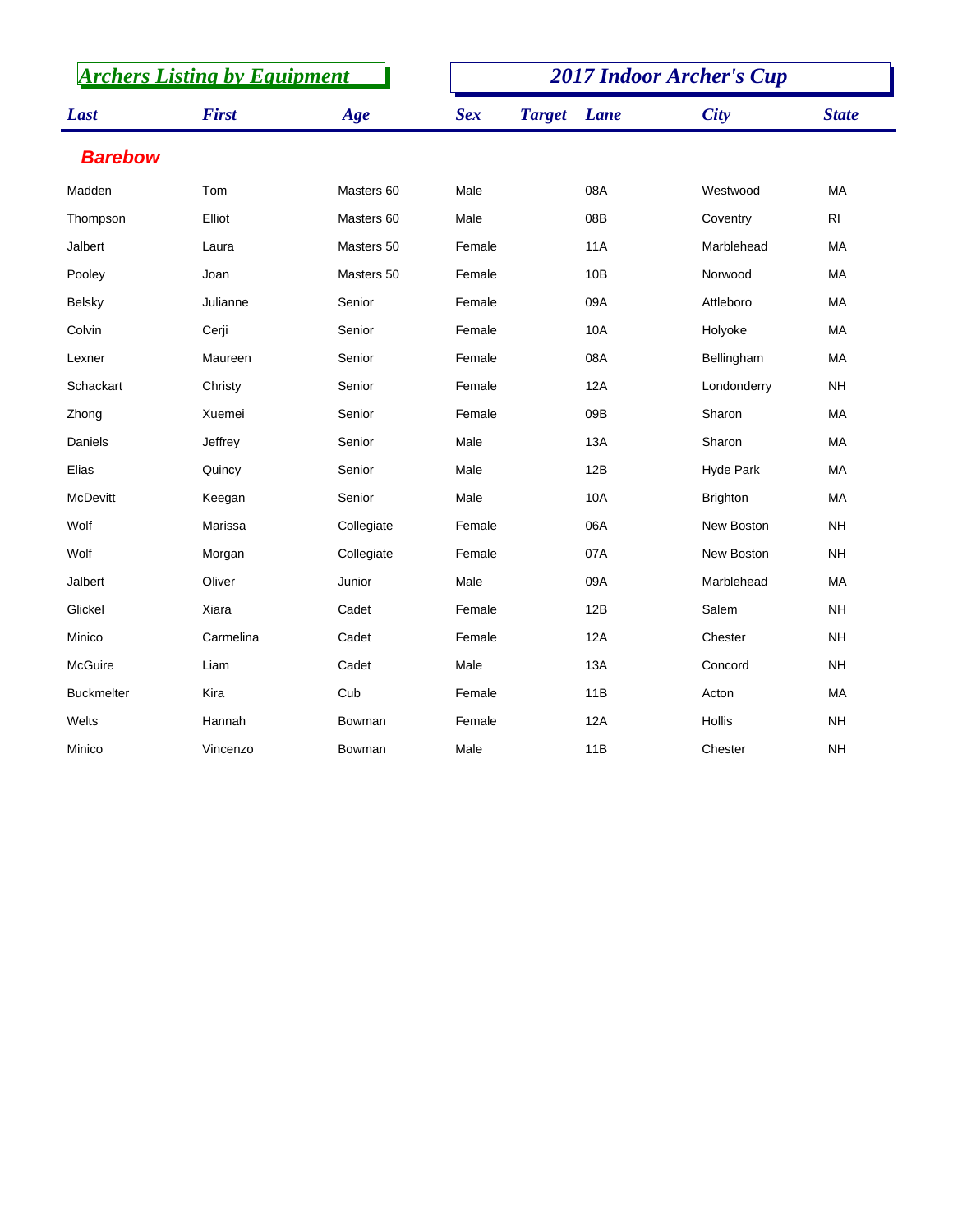| <b>Archers Listing by Equipment</b> |              |            |            | <b>2017 Indoor Archer's Cup</b> |      |                         |                |  |
|-------------------------------------|--------------|------------|------------|---------------------------------|------|-------------------------|----------------|--|
| Last                                | <b>First</b> | Age        | <b>Sex</b> | <b>Target</b>                   | Lane | <b>City</b>             | <b>State</b>   |  |
| <b>Compound</b>                     |              |            |            |                                 |      |                         |                |  |
| Yerka                               | Michael      | Masters 60 | Male       |                                 | 07A  | Uxbridge                | MA             |  |
| Bacon                               | Margret      | Masters 50 | Female     |                                 | 06A  | Douglas                 | MA             |  |
| <b>Besher</b>                       | Simon        | Masters 50 | Male       |                                 | 05A  | Charleston              | <b>MA</b>      |  |
| <b>Briscoe</b>                      | Jay          | Masters 50 | Male       |                                 | 13A  | Dracut                  | MA             |  |
| Moreno                              | Enrique      | Masters 50 | Male       |                                 | 09B  | Lexington               | MA             |  |
| Gates                               | Mari         | Senior     | Female     |                                 | 06B  | Middleboro              | MA             |  |
| Morin                               | Olivia       | Senior     | Female     |                                 | 08A  | Norton                  | MA             |  |
| Rogers                              | Patterson    | Senior     | Female     |                                 | 07A  | Dedham                  | MA             |  |
| Gates                               | <b>Barry</b> | Senior     | Male       |                                 | 09A  | Middleboro              | <b>MA</b>      |  |
| Krampitz                            | Jay          | Senior     | Male       |                                 | 11B  | Avon                    | MA             |  |
| LaPerle                             | Ryan         | Senior     | Male       |                                 | 09A  | Cambridge               | MA             |  |
| Trubiano                            | Adam         | Senior     | Male       |                                 | 11A  | <b>Marshfield Hills</b> | MA             |  |
| Hong                                | Lillian      | Collegiate | Female     |                                 | 08B  | Ramsey                  | <b>NJ</b>      |  |
| <b>Brush</b>                        | Tyler        | Collegiate | Male       |                                 | 10A  | Southbury               | <b>CT</b>      |  |
| Davis                               | Kelly        | Cadet      | Female     |                                 | 05A  | Littleton               | <b>MA</b>      |  |
| Harlow                              | Zachary      | Cadet      | Male       |                                 | 12A  | <b>Buzzards Bay</b>     | МA             |  |
| Paiva                               | Austin       | Cadet      | Male       |                                 | 10B  | Seabrook                | <b>NH</b>      |  |
| Dakhama                             | Oumayma      | Cub        | Female     |                                 | 07B  | North Andover           | MA             |  |
| Gates                               | Alix         | Cub        | Female     |                                 | 07B  | Middleboro              | MA             |  |
| Napolitano                          | Jaylen       | Cub        | Female     |                                 | 07A  | East Hadden             | <b>CT</b>      |  |
| Twohig                              | Megan        | Cub        | Female     |                                 | 08A  | Taunton                 | MA             |  |
| Kesselman                           | Ben          | Cub        | Male       |                                 | 05B  | Wilton                  | CT             |  |
| O'Connell                           | Welan        | Bowman     | Male       |                                 | 06B  | Franklin                | MA             |  |
| Paiva                               | Andrew       | Bowman     | Male       |                                 | 11A  | Seabrook                | NΗ             |  |
| Walsh                               | Ryan         | Bowman     | Male       |                                 | 06A  | Whitman                 | MA             |  |
| Longbow                             |              |            |            |                                 |      |                         |                |  |
| Chamberlain                         | Andrea       | Senior     | Female     |                                 | 10B  | Woonsocket              | R <sub>l</sub> |  |
| Raza                                | James        | Senior     | Male       |                                 | 10A  | N. Attleboro            | MA             |  |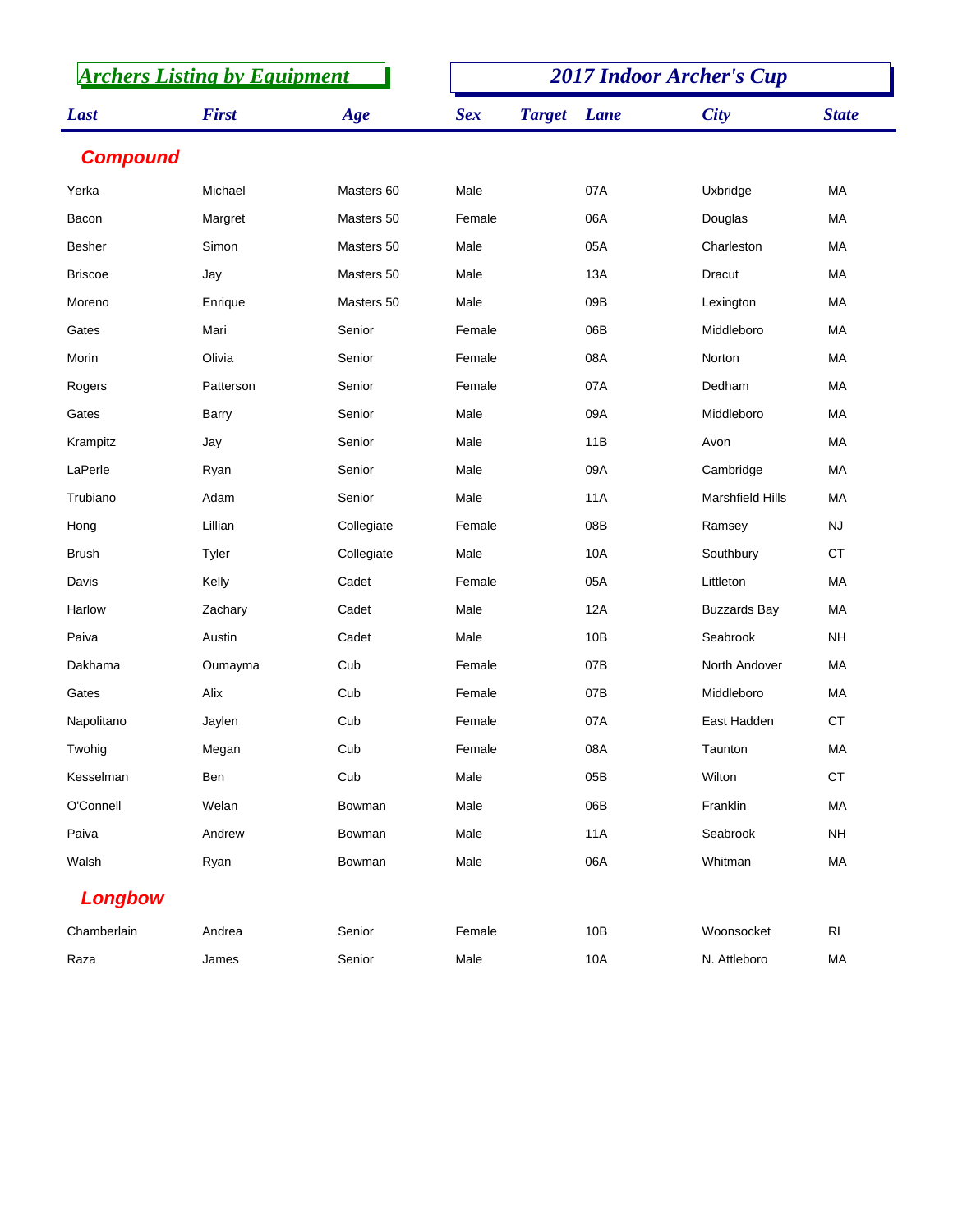| <b>Archers Listing by Equipment</b> |                  |            | <b>2017 Indoor Archer's Cup</b> |               |            |                  |                |
|-------------------------------------|------------------|------------|---------------------------------|---------------|------------|------------------|----------------|
| Last                                | <b>First</b>     | Age        | <b>Sex</b>                      | <b>Target</b> | Lane       | <b>City</b>      | <b>State</b>   |
| <b>Recurve</b>                      |                  |            |                                 |               |            |                  |                |
| Belisle, Sr.                        | Thomas           | Masters 60 | Male                            |               | 03B        | Canton           | <b>MA</b>      |
| Cote                                | Jacques          | Masters 60 | Male                            |               | 04A        | Milford          | MA             |
| Guilbert                            | <b>Kim</b>       | Masters 60 | Male                            |               | 03A        | Walpole          | MA             |
| Thompson                            | Elliot           | Masters 60 | Male                            |               | 02A        | Coventy          | R <sub>l</sub> |
| <b>Bock</b>                         | Susan            | Masters 50 | Female                          |               | <b>11A</b> | Old Orchard Beac | <b>ME</b>      |
| Botsford-Milnee                     | Catherine        | Masters 50 | Female                          |               | 07A        | Foxboro          | МA             |
| Pooley                              | Joan             | Masters 50 | Female                          |               | 13A        | Norwood          | <b>MA</b>      |
| Vaccaro                             | Elizabeth        | Masters 50 | Female                          |               | 06B        | Westwood         | MA             |
| Gladstone                           | Carl             | Masters 50 | Male                            |               | 04B        | Sharon           | MA             |
| Greiman                             | Jeffrey          | Masters 50 | Male                            |               | 04B        | Boylston         | MA             |
| Schackart                           | Frank            | Masters 50 | Male                            |               | 03A        | Londonderry      | <b>NH</b>      |
| Weaver                              | David            | Masters 50 | Male                            |               | 01A        | New Boston       | NΗ             |
| Kennedy                             | Kathleen         | Senior     | Female                          |               | 04A        | N. Billerica     | <b>MA</b>      |
| Bocanegra                           | Joseph           | Senior     | Male                            |               | 02A        | Dedham           | MA             |
| DiStafano                           | Sean             | Senior     | Male                            |               | 02A        | Canton           | <b>MA</b>      |
| Labreque                            | Joshua           | Senior     | Male                            |               | 07A        | Halifax          | MA             |
| Martel                              | Michael          | Senior     | Male                            |               | 10A        | Goffstown        | <b>NH</b>      |
| Martin                              | Adison           | Senior     | Male                            |               | 02B        | <b>Boston</b>    | MA             |
| McKay                               | Lawrence "Rusty" | Senior     | Male                            |               | 02B        | Walpole          | MA             |
| Regensburger                        | Udo              | Senior     | Male                            |               | 03B        | Marlborough      | МA             |
| Stanwood                            | Thomas           | Senior     | Male                            |               | 04A        | Raynham          | МA             |
| Dunbar                              | Carson           | Collegiate | Male                            |               | 06A        | Troy             | <b>NY</b>      |
| Engler                              | <b>Brent</b>     | Collegiate | Male                            |               | 01A        | Troy             | <b>NY</b>      |
| Huo                                 | Junyu            | Collegiate | Male                            |               | 05B        | Troy             | <b>NY</b>      |
| Sun                                 | Wei              | Collegiate | Male                            |               | 05A        | Waltham          | MA             |
| Milne                               | Arlyss           | Junior     | Female                          |               | 07B        | Foxboro          | MA             |
| Regensburger                        | Megan            | Junior     | Female                          |               | 02A        | Marlboro         | MA             |
| Uluatam                             | Sophie           | Junior     | Female                          |               | 05A        | Andover          | MA             |
| <b>Bock</b>                         | Liam             | Junior     | Male                            |               | 12A        | Old Orchard Beac | ME             |
| Jukoski                             | Zachary          | Junior     | Male                            |               | 04B        | Bow              | <b>NH</b>      |
| Allan                               | Pamela Noelle    | Cadet      | Female                          |               | 09B        | Seaford          | DE             |
| Allan                               | Barbara Joy      | Cadet      | Female                          |               | 13B        | Seaford          | DE             |
| <b>Bouffard</b>                     | Lindsey          | Cadet      | Female                          |               | 04A        | Concord          | <b>NH</b>      |
| Neveux                              | Hope             | Cadet      | Female                          |               | 02B        | Concord          | <b>NH</b>      |
| Shallow                             | Gabrielle        | Cadet      | Female                          |               | 06A        | Brooklyn         | <b>NY</b>      |